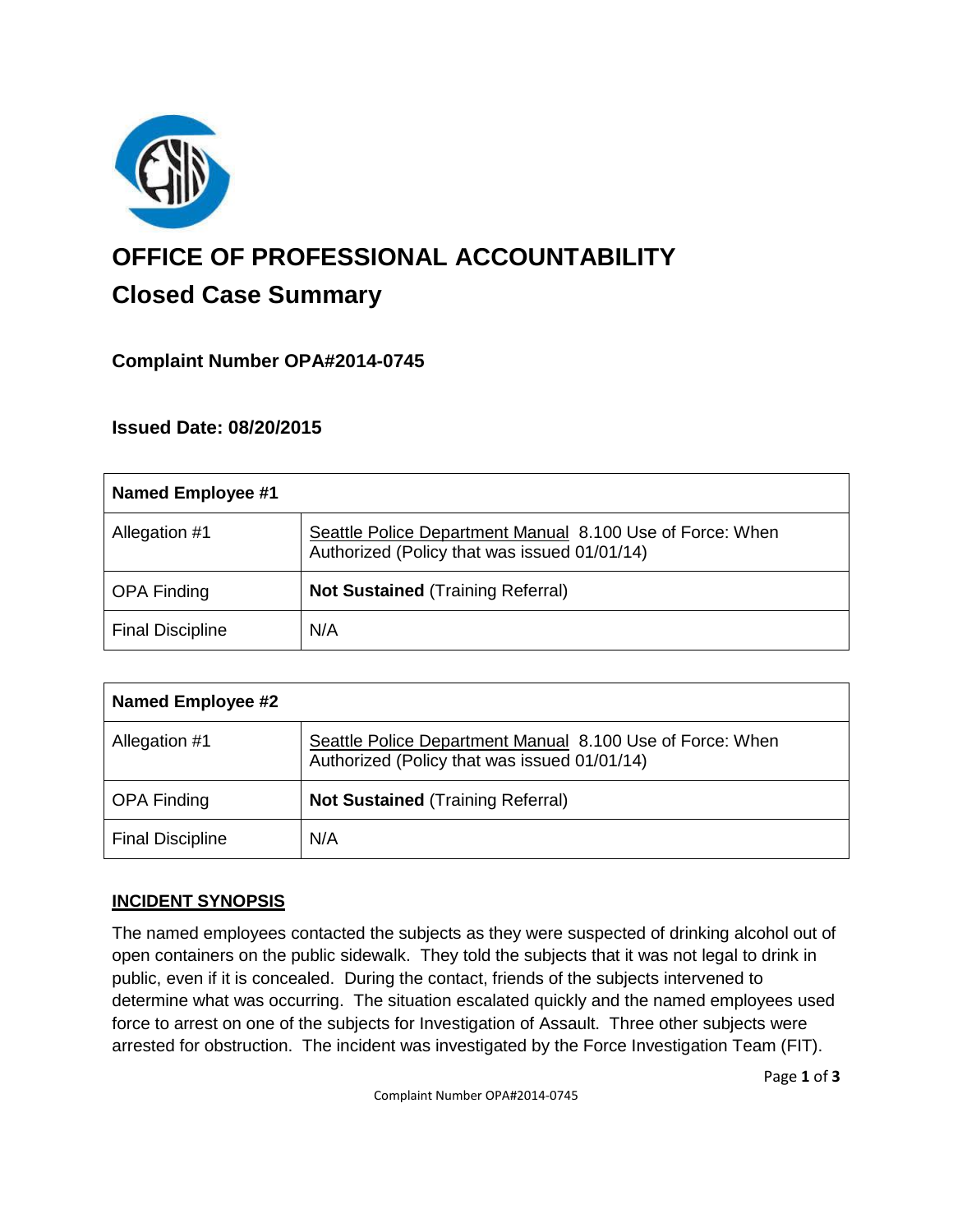#### **COMPLAINT**

The complainant, a supervisor within the department, alleged that the named employees did not employ any de-escalation techniques, possibly resulting in an unnecessary use of force.

#### **INVESTIGATION**

The OPA investigation included the following actions:

- 1. Review of the complaint email
- 2. Search for and review of all relevant records and other evidence
- 3. Interview of subjects
- 4. Interviews of SPD employees

### **ANALYSIS AND CONCLUSION**

Once a bystander attempted to physically interfere with named employee #1's detention of another subject, the force used by both named employees to arrest the bystander and defend themselves was reasonable, necessary and proportional. However, the decisions made and tactics employed prior to that moment were deficient. Named employee #2 decided to address an open container violation in the midst of a large and obviously intoxicated crowd late at night in an area known to have frequent alcohol-fueled fights and disturbances and large crowds who can be actively hostile toward the police. With only named employee #1 as backup, named employee #2 reacted to the argumentative response of the person with the open container by attempting to physically grab the container. At this point named employee #1 interjected himself into the matter by reaching past named employee #2 and physically escorting the detained subject over toward the police car. When a bystander rushed up to named employee #1 and slapped his hand away from the detainee, named employee #1 began shouting at the bystander, let the detainee go, and took hold of the bystander. The situation escalated rapidly as more subjects became physically involved and the detained bystander resisted violently. The named employees needed to put out a "help the officer" call to deal with the extremely volatile and dangerous situation. Setting aside the clearly indefensible actions of those who assaulted and interfered with the officers, both the named employees put themselves in a position where, when they encountered unexpected defiance and resistance, they needed to use more force to protect themselves than had they used different tactics or had additional officers for cover and crowd management. In addition, both officers missed opportunities to attempt verbal deescalation techniques to keep the situation from getting out of control.